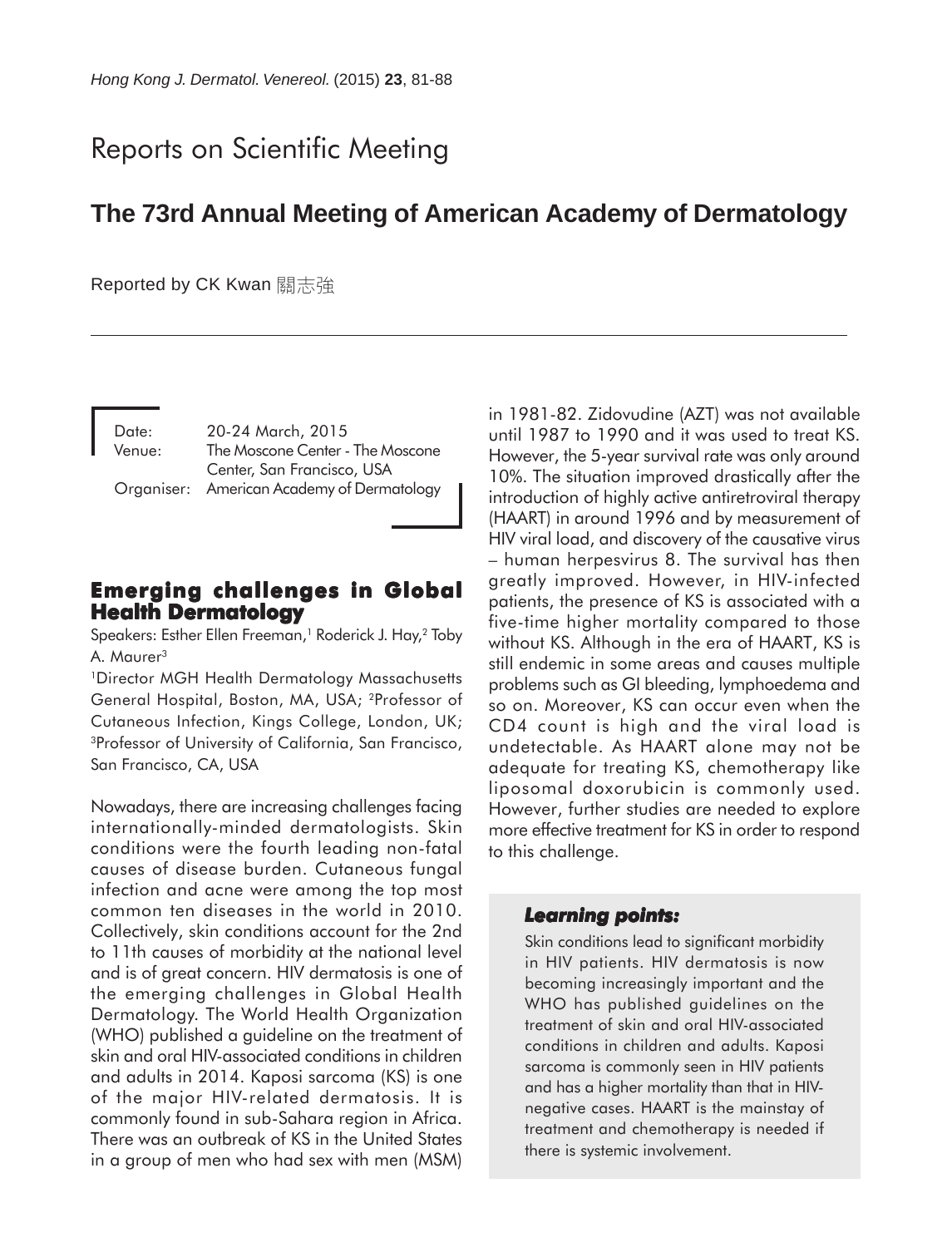## **Dermoscopy for the non-dermoscopist**

Speakers: Jennifer A. Stein,<sup>1</sup> Caroline C. Kim,<sup>2</sup> Ashfaq A. Marghoob,<sup>3</sup> Kelly C. Nelson,<sup>4</sup> David Polsky<sup>5</sup> <sup>1</sup>Assistant Professor, Department of Dermatology, NYU, School of Medicine, New York, NY, USA; 2Assistant Professor, Harvard Medical School, Director, PLC, Department of Dermatology, BIDMC; Boston, MA, USA; 3Attending Physician, Memorial Sloan-Kettering, New York, NY, USA; 4Associated Professor, Division of Dermatology, MD Anderson Cancer Centre, Houston, TX, USA; 5Professor, Ronald O. Perelman Department of Dermatology, New York University School of Medicine, New York, NY, USA

Dermoscopy is useful for early identifying malignant melanoma and improving the diagnostic accuracy of melanosis. It can minimise unnecessary biopsies and removal of benign lesions. It is important to familiarise oneself with the dermoscopic features of both benign and malignant lesions. Basically, the most common patterns in benign melanocytic lesions are:

1. Diffuse reticular; 2. Patchy reticular; 3. Peripheral reticular with central hypopigmentation; 4. Peripheral reticular with central hyperpigmentation; 5. Homogenous pattern; 6. Peripheral globules/starburst; 7. Peripheral reticular with central globules; 8. Globular; 9. Dual components; 10. Symmetrical, multi-components.

Moreover, the dermoscopic features of a skin lesion may vary according to the location, age and skin type. Benign melanocytic naevi on the face, trunk and nails may have a different dermoscopic appearance. Naevi with a peripheral globular pattern may decline rapidly after the third decade and no longer be observed in the sixth decade. Melanomas almost invariably display some degree of asymmetrical pattern, colour and structure. They deviate from the global benign pattern and may have the following patterns:

1. Atypical network; 2. Streaks (pseudopods and radial streaming); 3. Negative pigment network; 4. Shiny white lines (crystalline/chrysalis); 5. Atypical dots/globules; 6. Off-centered blotch; 7. Peripheral tan structureless area; 8. Blue white veil overlying raised area; 9. Regression structures; 10. Atypical vascular structures.

The face is a specific region for dermoscopist because different sites have different dermoscopic appearance and no one would like to have unnecessary biopsy on their faces. A study showed that 87% of 125 cases of lentigo maligna had at least one of the following features:

1. Grey dots; 2. Asymmetrical follicular openings; 3. Rhomboidal structure; 4. Obliteration of hair follicles.

Therefore, a biopsy should be considered if these features are present.

For non-melanotic lesions, the first step is to identity any melanotic features to exclude a melanotic lesion and then look for any specific features of a particular lesion. Dermatofibroma may present as central scar like white colour and peripheral pigment network. Some may show dotted vessels along the lesion. Basal cell carcinoma may have arborising vessels, maple leaf, blue grey globules or ovoid nest. Seborrhoeic keratosis shows classically multiple milia like cysts and comedone like openings. The speakers concluded that benign features are simple and easy to describe. If the dermoscopic features cannot be described, biopsy the lesion.

#### *Learning points: Learning points:*

Dermoscopy has the advantage of improving the diagnostic accuracy of melanoma by identifying specific features. It can help to reduce unnecessary biopsies especially on the face. However, dermoscopic features may vary with age, location and skin type. A biopsy is still needed to confirm the diagnosis if there are any suspicious features.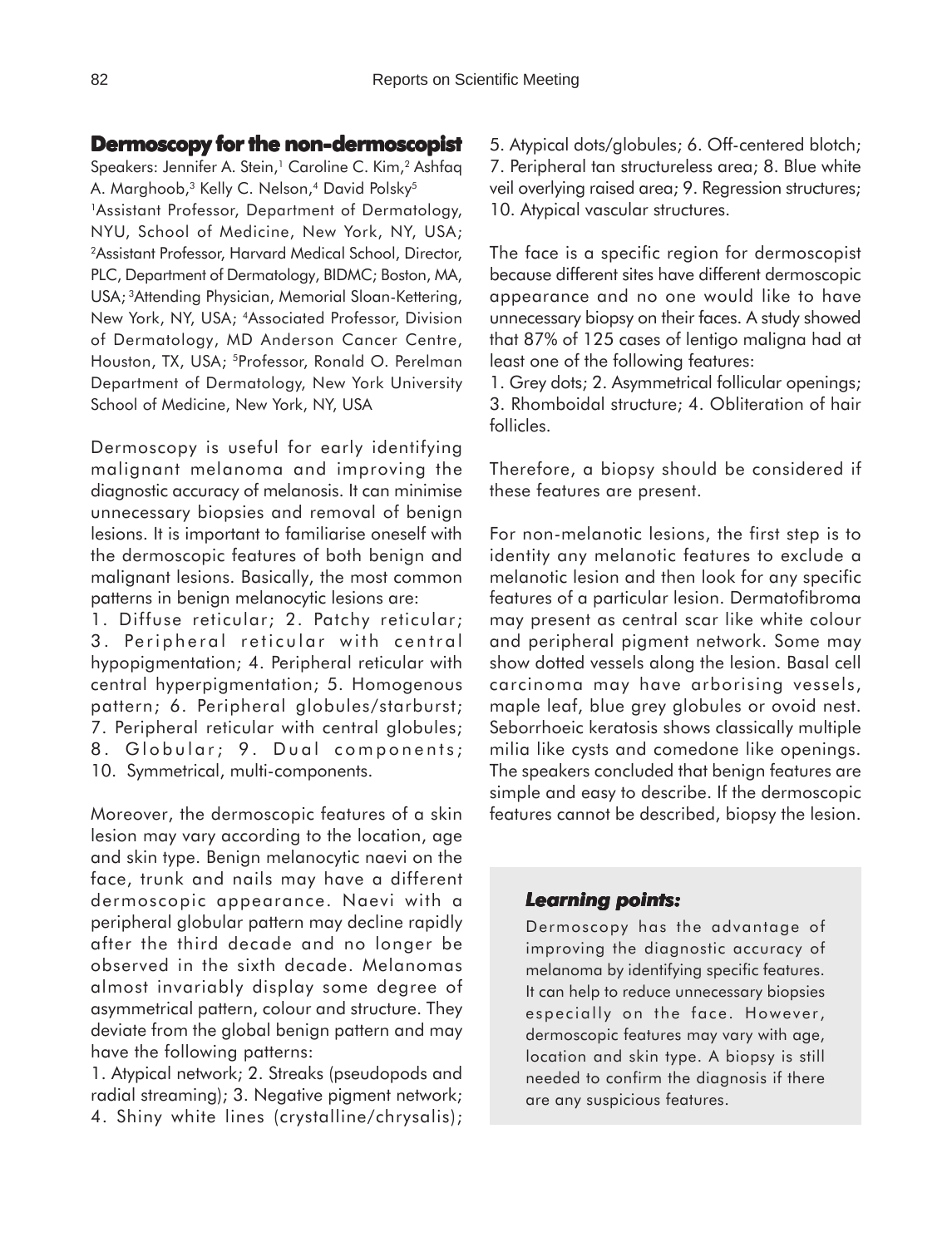## **Dermatologic surgery disasters: Dermatologic surgery a dissection of patient safety failures**

Speakers: Deborah MacFarlane,<sup>1</sup> Murad Alam,<sup>2</sup> David J. Goldberg,<sup>3</sup> Abel Torres<sup>4</sup>

1Professor of Dermatology and Plastic Surgery, Anderson Cancer Centre, Houston, TX, USA; 2Professor of Dermatology, Otolaryngology and Surgery, Northwestern University, Chicago, IL, USA; <sup>3</sup>Clin Professor, Dermatology, Mount Sinai School of Medicine, Adjunct Professor of Law, Fordham Law School, New York, NY, USA; 4Professor and Chairman, Department of Dermatology, Loma Linda University SOM, Loma Linda, CA, USA

Patient safety has an integral role in the strategy to improve US health care. Medical errors were detected in 44,000 to 98,000 patients in US hospitals in 2000. Most dermatological surgeries were done in the office-setting. A study found that the safety of office-based surgical procedures done by skilled professionals with proper patient selection was the same as those done in hospitals. Most common diagnoses in malpractice claimed against dermatologists in 1985 to 2006 were malignant neoplasm, acne dyschromia, psoriasis and malignant melanoma. A study found that 11% of US Moh surgeons reported that among the medical lawsuits brought against them in 2006, incorrect operation site was the most common one. Others included infection, post-operation bleeding and medication errors. It has been shown that 5.9% of Mohs surgeons incorrectly identified the biopsy sites using anatomical description on records. In contrast, all biopsy sites could be correctly identified if a clinical photograph was taken. Therefore, the speaker suggested using pre-biopsy photographs to reduce the possibility of incorrect site operation.

Retinal artery occlusion is a known complication of filler injection that can lead to blindness. Excruciating pain and sudden blackout may be the clinical presentation of acute retinal artery occlusion. Central retinal artery embolisation is due to retrograde arterial displacement of injected material from the peripheral vessel into

the ophthalmic artery system. Higher injection pressure may even cause retrograde migration of foreign material into the internal carotid artery and subsequently causing cerebral embolisation and stroke. There is still no effective and reliable treatment for retinal artery embolisation. Aspiration before injection, using a smaller size cannula, applying local vasoconstrictor, limiting the volume of filler injected and avoiding injection at previously traumatised tissue may prevent retinal artery embolisation.

## *Learning points: Learning points:*

Clinical photography is a useful tool to avoid incorrect side and wrong site operation errors. Retinal artery occlusion is a serious adverse effect of filler injection for which there is no effective treatment.

## **AIDS and Sexually Transmitted Diseases (STDs): hot topics**

Speakers: Kieron S. Leslie,<sup>1</sup> Christopher Barry Bunker,<sup>2</sup> Steven Deeks,<sup>3</sup> Kenneth A. Katz<sup>4</sup>

<sup>1</sup>Associate Professor of Clinical Dermatology, University of California, San Francisco, San Francisco, CA, USA; 2Consultant Dermatologist & Hon. Professor of Dermatology, University College Hospitals, London, UK; 3University of California, San Francisco, San Francisco, CA, USA; 4Department of Dermatology, Kaiser Permanente, Pleasanton, CA, USA

HIV skin manifestations are important nowadays as 65% of men who had sex with men (MSM), 20% of intravenous drug users (IVDA) and an increasing number of heterosexual men have HIV infection. Kaposi sarcoma (KS) is an HIVrelated dermatosis. KS can manifest on the skin as purplish papules, nodules and even as plaques or patches. The main treatment is combination anti-retroviral therapy (cART). The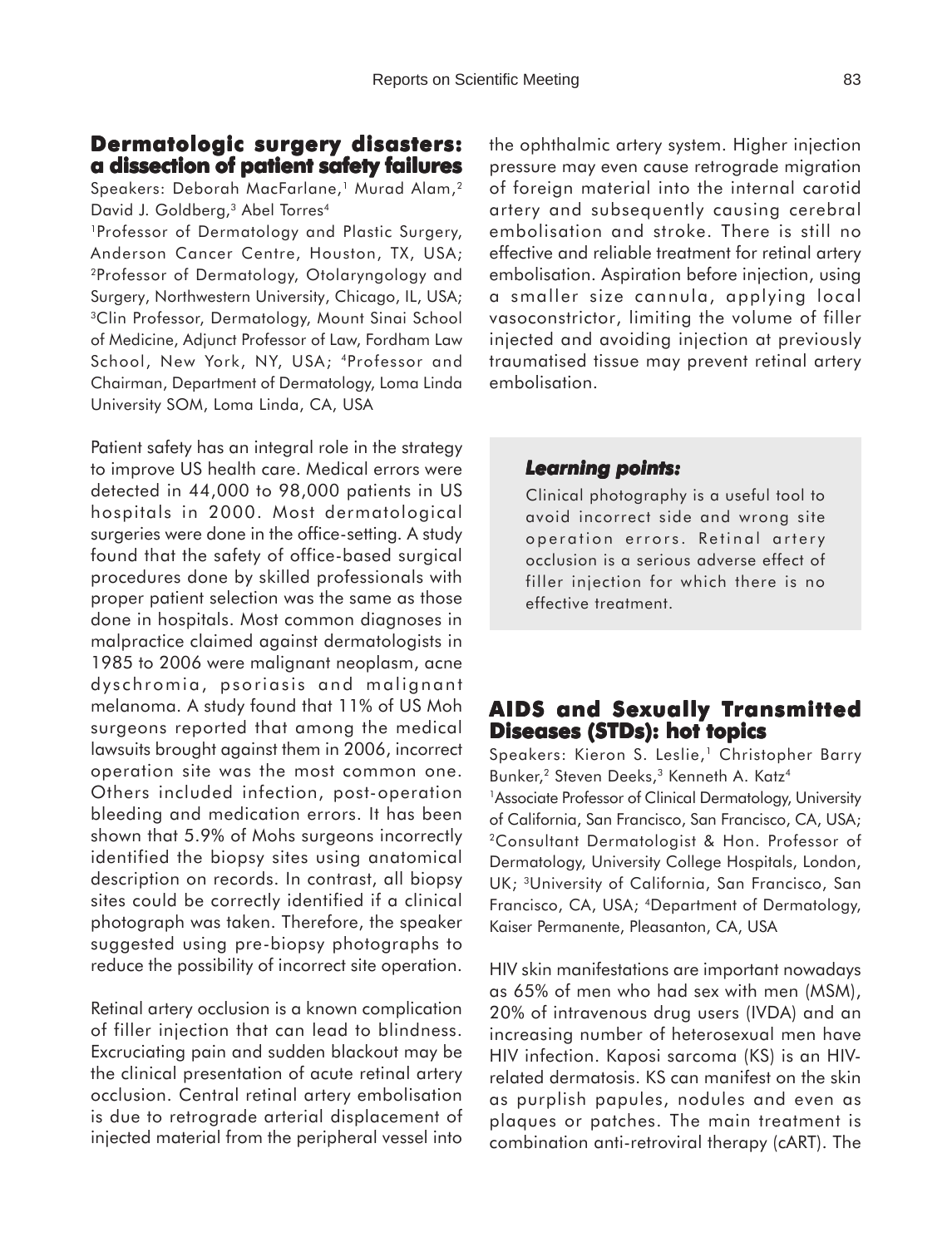median time for resolution of KS after cART is around 9 months. Patients with KS have around 4.7 times higher mortality than those without KS in HIV-infected patients. Though KS commonly occurs in patients with a low CD4 count, patients with a high CD4 count and low viral load after cART may still have KS. This is similar to classic KS. Chemotherapy is considered for patients with systemic involvement and those with a high CD4 count. Eosinophilic folliculitis can cause intractable itchiness in patients and is also commonly found in HIV-infected patients especially when the CD4 count is lower than 200/mm3. Itraconazole is the main treatment. Permethrin cream, phototherapy and retinoids can also be used. Viral warts are common and may worsen if CD4 count is low and does not improve even after the initiation of cART. It may increase the risk of malignancy. Anal cancer and dysplasia are commoner in HIV patients and are not improved by cART. Other nonmelanoma skin cancers are around two times more common in HIV-infected individuals. Squamous cell carcinoma may be more aggressive and has a higher recurrence rate.

Although cART can promptly reduce the HIV viral load, the virus cannot be eradicated as it is localised mainly in the T cells and in the lymphoid tissue. Hence cART needs to be taken lifelong. As for other medications, the route of administration, toxicities, infrastructure and even the cost of cART should be considered. Besides, cART has its own limitations and adverse effects. The cART cannot fully reverse the disease. It may increase the risk of coronary artery disease, liver and renal failure and even osteoporosis. Therefore, new methods to cure HIV or prevent HIV infection such as vaccination are still under investigation.

Syphilis is a great mimicker. Patients may be co-infected with HIV and syphilis especially in high risk groups. In one study, 20% of 460 MSM had repeated syphilis infection, of which 86% were HIV positive. Apart from syphilis, other STIs such as chlamydia, gonorrhoea should also be screened. The presentation of STI in HIV infected patients may be atypical and more severe. Therefore details in the sexual history and thorough physical examination as well as screening of syphilis are necessary in HIV patients. If the patient is HIV-negative and has high-risk behaviour, pre-exposure prophylaxis (PrEP) may be considered.

#### *Learning points: Learning points:*

As HIV and syphilis co-infection can occur, screening for syphilis is important in HIVinfected patients. The presentation of STI may be atypical in HIV patients. A careful and detailed sexual history and physical examination is needed. If the patient is HIV-negative and engages in high-risk behaviour, PrEP can be considered.

## **Psoriasis: updates in biologic therapy, comorbidities and genetics**

Speakers: Jashin J. Wu,<sup>1</sup> John Y.M. Koo,<sup>2</sup> Wilson Liao<sup>3</sup>

<sup>1</sup>Director of Dermatology Research, Kaiser Permanente Los Angeles Medical Centre, Los Angeles, CA, USA; 2Professor of Dermatology, University of California, San Francisco, San Francisco, USA; 3Associated Professor of Dermatology, University of California, San Francisco, San Francisco, CA, USA

The severity of psoriasis can be classified according to the body surface area (BSA) involvement. Mild psoriasis is less than 3% BSA, moderate is 4 to 10% and severe is greater than 10% of BSA. It is found that psoriasis gene is shared with other autoimmune diseases such as rheumatoid arthritis, vitiligo, type I diabetes and lupus. However, 37% of severe psoriasis patients do not have any treatment and 55% have topical treatment only. The Food and Drug Administration United States (FDA) placed a warning on biologics about serious infections that may cause death, frequent and even extrapulmonary tuberculosis and lymphoma. The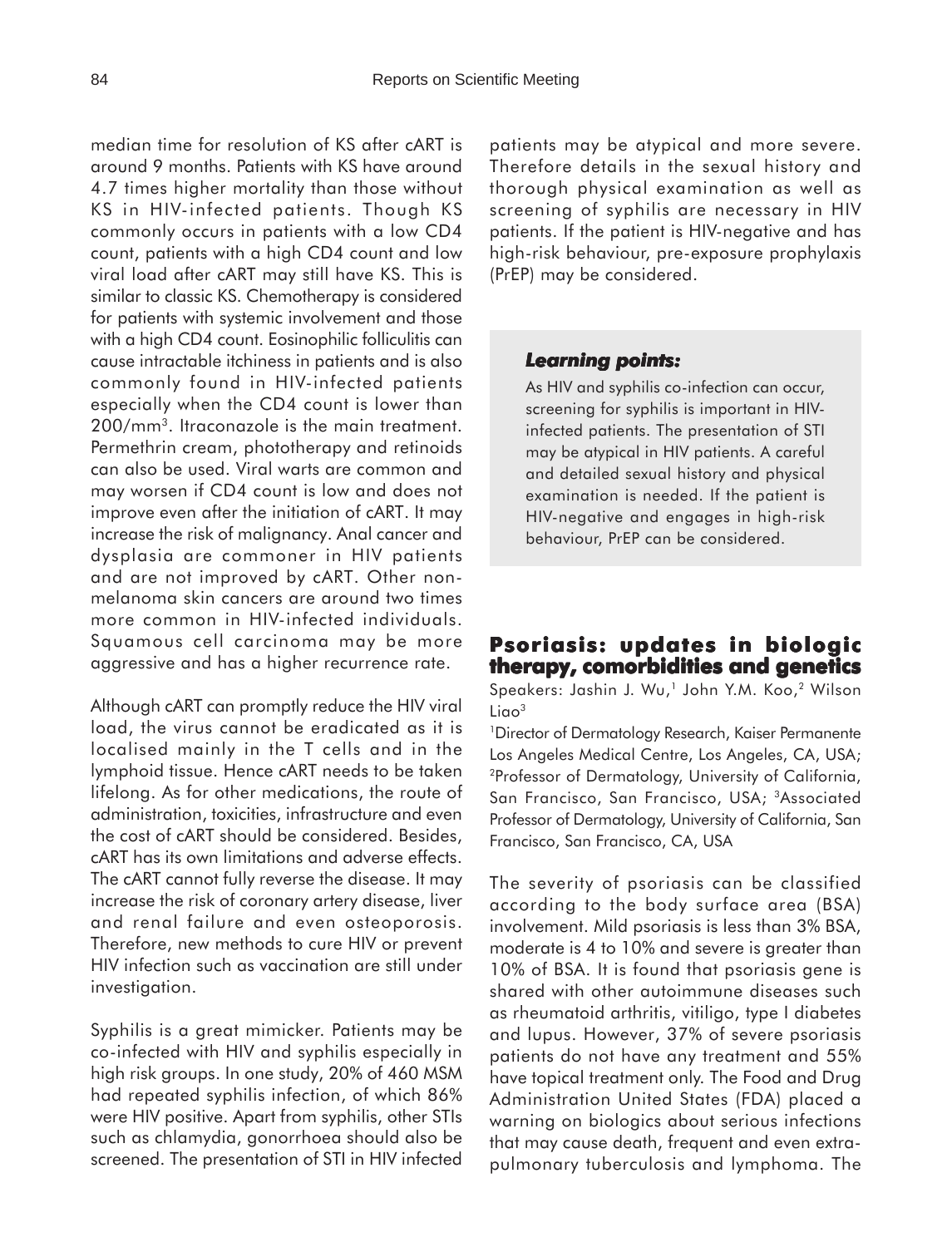speaker was worried that it might make the patients fearful of using biologics. Multiple studies suggested that biologics could actually decrease the death rate of psoriasis patients and there was no direct and strong evidence to support tuberculosis was related to biologics. Thus, the speaker suggested that biologics could be used safely if patients are monitored. Moreover, untreated psoriasis was associated with multiple co-morbidities. It has been shown that psoriasis increased the risk of chronic renal impairment and moderate to severe psoriasis was associated with chronic renal disease independent of traditional risk factors. It also increases the risk of asthma, COAD and periodontal diseases. Furthermore, it increases the risk of hypertension and vascular inflammation. However, the risk of myocardial infarction, aortic stiffness and carotid arthrosclerosis are reduced after using TNF- $\alpha$  inhibitors. C-reactive protein, which may reflect the inflammation inside the body, is also reduced after using TNF- $\alpha$  inhibitors. Therefore, psoriasis-associated metabolic diseases can be reduced by biologics.

#### *Learning points: Learning*

Psoriasis has some genetic predisposition and shares similar genes with other autoimmune diseases. Although FDA poses warnings on biologics, studies reveal that with adequate monitoring, biologics are safe.

### **Sex, Sores, Science and Surveillance: x, and Surveillance: syphilis in the 21st century**

Speakers: Kenneth A. Katz,<sup>1</sup> Erin H. Amerson,<sup>2</sup> Stephanie Cohen<sup>3</sup>

1Department of Dermatology, Kaiser Permanente, Pleasanton, CA, USA; 2Assistant Clinical Professor of Dermatology, University of California, San Francisco, CA, USA; 3Assistant Clinical Professor, University of California, San Francisco, San Francisco, USA

Syphilis is caused by *Treponema pallidum* (TP) which is a spirochaete and cannot be cultured in the laboratory. It is transmitted through sexual contact, bloodborne route, congenitally and as an occupation hazard. TP can be infected through skin-to-skin or skin-to-mucosal contact. Therefore, condoms may not provide absolute protection. There is a 30 to 50% risk of getting infection after exposure. Primary syphilis classically presents as a chancre that is a painless indurated ulcer. It is very infectious at this stage. The reason why the chancre is painless is still not known, but a study in 1980 showed that the degenerative change of the terminal axon might explain the lack of pain in the chancre. Secondary syphilis commonly has systemic symptoms such as fever, malaise and lymphadenopathy. It typically presents as a papulosquamous rash on the trunk and limbs including the palms and soles. Mucosal patches and condyloma lata may also be present. In immunosuppressed patients, lues maligna which presents with a polymorphic, noduloulcerative rash with systemic symptoms may be found. Afterwards, the disease enters the latent phase. There is an absence of mucocutaneous presentation and blood test is the only way to diagnose latent syphilis. There is up to 25% of false negative rate of VDRL or RPR in primary syphilis. It may be due to the prozone effect when the titre is very high. Therefore, one should dilute the sample to exclude the prozone effect and repeat the VDRL/RPR later to detect the serological changes. Neurosyphilis can occur in any stage of syphilis. According to US CDC guidelines, lumber puncture should be performed in patients with (1) neurological,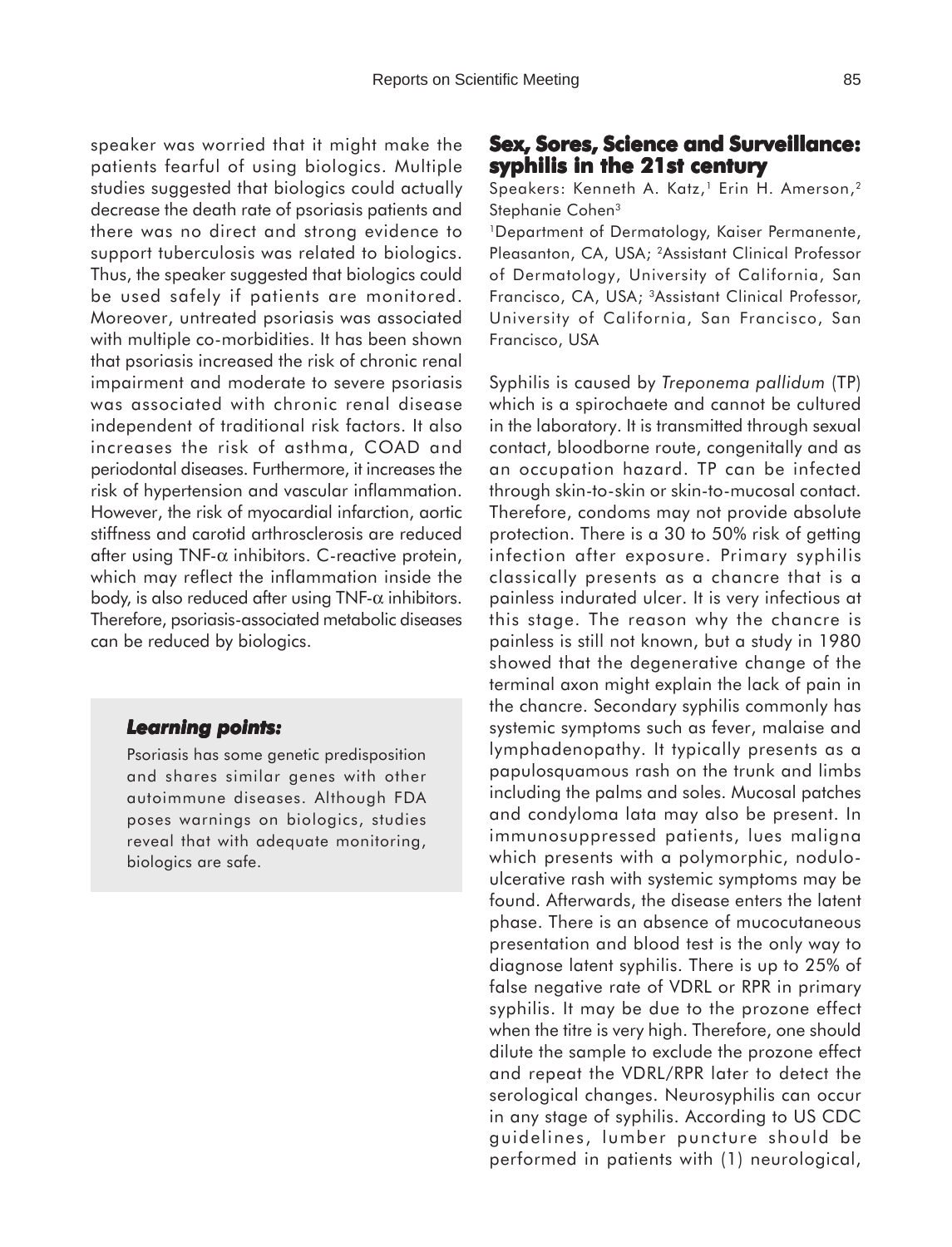otological or ophthalmic signs and symptoms; (2) treatment failure and (3) evidence of active tertiary syphilis. Neurosyphilis is not related to HIV infection or CD4 count. Congenital syphilis is rare in United States, but is still a global problem, especially in Africa. It leads to spontaneous abortion, stillbirth, neonatal death and congenital syphilis in 10%, 10%, 20% and 20% of the cases respectively while 40% of the infected women would have healthy babies. Neonatal syphilis may present as sepsis, preterm delivery, low birth weight and hepatosplenomegaly and can be fatal. Early congenital syphilis occurs at three weeks to two years old. It may present with snuffles, rash and lymphadenopathy. It is often associated with growth delay, hepatitis, nephrotic syndrome and pseudoparalysis of the baby because of the bone pain. Late congenital syphilis is associated with clinical stigmata. It can damage the eighth cranial nerve causing sensorineural deafness and affect the eyes by causing interstitial keratitis and can also affect the bones causing frontal bossing, saddle nose and sabre shins as well as causing Hutchinson's teeth and neurosyphilis. US CDC recommends that all pregnant women should be screened for syphilis in the first trimester of pregnancy, and that screening should be repeated in the third trimester in the high-risk population. Treatment of syphilis in pregnancy is benzathine penicillin as for other clinical groups. If there is penicillin allergy, desensitisation should be performed.

#### *Learning points: Learning*

Syphilis is still common and clinical history, physical examination and blood screening help to detect syphilis early, especially in pregnant women. Lumber puncture should be performed if there are neurological symptoms and signs. Benzathine penicillin is the mainstay of treatment for syphilis.

## **Male genital dermatology: lessons learned from a male genital skin disease clinic**

Speaker: Anthony Peter Hall Associate Professor, Deakin University, Australia

Male genital skin problem is commonly noninfectious genital skin disease. As dermatologists, we must be familiar with the normal variants of the male genital skin conditions such as pearly penile papules, angiokeratoma and ectopic sebaceous gland (Fordyce spot). They may be misinterpreted as genital warts. Phimosis is difficulty in retraction of the foreskin. It can be physiological in childhood but pathological after puberty. Persistent phimosis after puberty is commonly due to lichen sclerosus and it should be treated by topical steroids before surgical circumcision is considered. Four common male genital dermatoses are irritant dermatitis, genital dysaethesia, lichen sclerosus and psoriasis. Five most important causes of papules or plaques in male genitalia are "PENIS": Psoriasis, Eczema, Neoplasm, Infections, Scabies. Psoriasis in the penis may not have scales especially for uncircumcised patients. It is better to look for evidence of psoriasis in other sites. Topical steroid is the treatment for penile psoriasis. The speaker suggested using potent steroid for a short period such as two to four weeks and then change to moderate or mild one. Vitamin D preparations are the second-line treatments which can be used as a monotherapy or combined with topical steroid. Calcineurin inhibitors may be the third-line treatment because it causes irritation in the genitalia. Biopsy should be considered to rule out malignant conditions such as Bowen's disease if the plaque is resistant to treatment. Irritant contact dermatitis is relatively common in genitalia. Removal of irritants such as soap substitution, skin moisturiser and topical steroid are the principal treatments.

Lichen sclerosus, lichen planus and Zoon's balanitis are dermatoses with a predilection for male genitalia. Lichen sclerosus presents as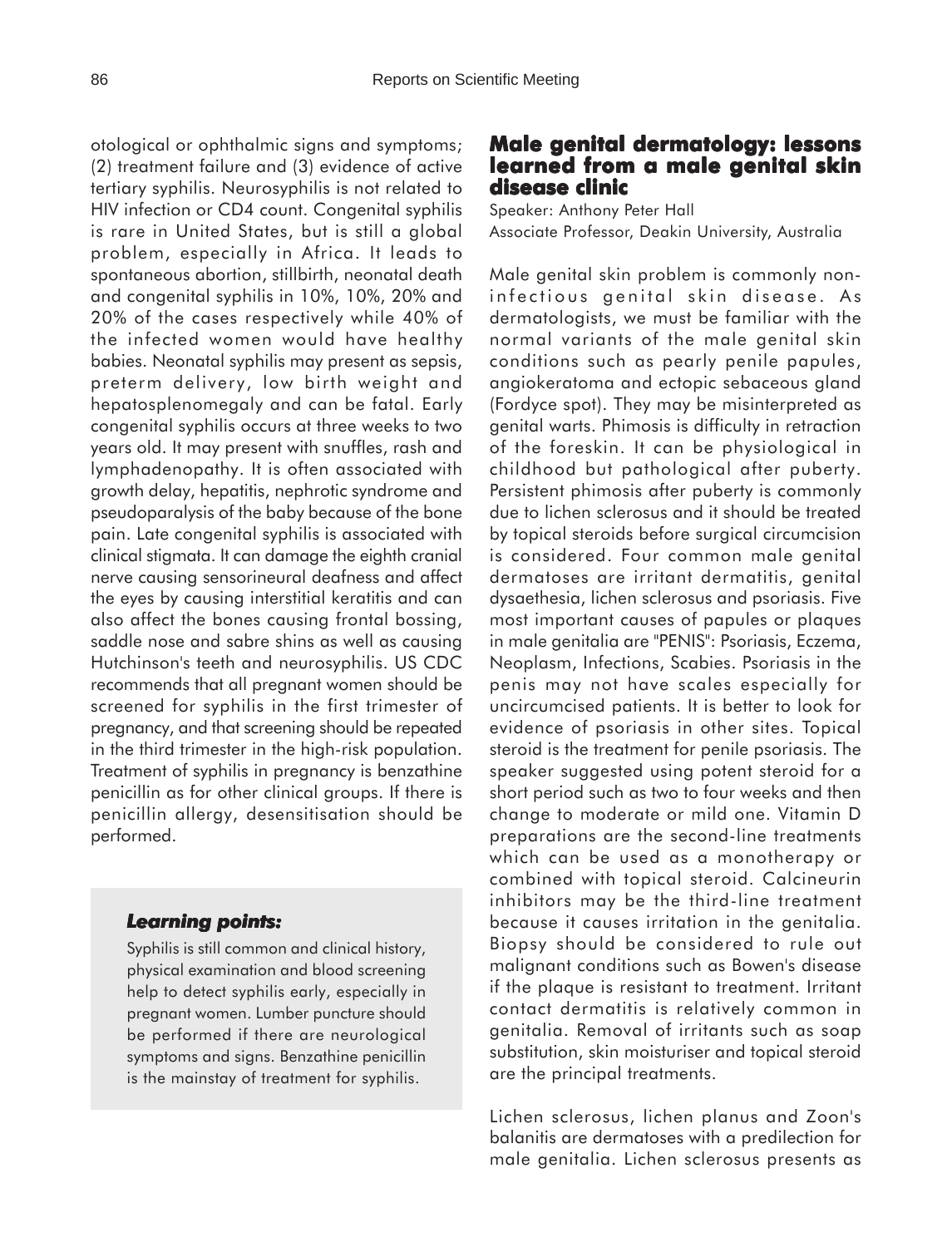whitish patch with some contraction on the glans penis and foreskin, foreskin, i.e. acquired leading to difficulty in retracting the foreskin – acquired phimosis. A constriction of the distal penile shaft is formed after retraction of the tight foreskin and forming a waisting on the penile shaft. It can be treated by ultrapotent topical steroid such as clobetasol and circumcision. Studies suggested that there was a  $\sim$  4-8% risk of lichen sclerosis of male genitalia developing into penile squamous cell carcinoma (SCC) and 32 to 50% penile SCC had histological evidence of lichen sclerosus. Lichen planus presents as annular hyperkeratotic plaque. It may associate with some superficial erosions. Potent steroid is needed for penile lichen planus and systemic steroid is seldom required if the lesion is confined to the genitalia only.

Zoon's balanitis also presents as erythematous plaque with some erosions on the glans. It lasts for months to years. The aetiology is unknown but it may be caused by irritants or mild trauma. Topical steroid is the main treatment. Tarcolimus ointment 0.1% may be an alternative for topical steroid. Since Zoon's balanitis may be a reactive condition, circumcision may not be helpful.

Bowen's disease may present as a subtle erythematous macule or patch around the meatus with or without scales. Ninety percent of Bowen's disease is found in uncircumcised men. It is more commonly found on the glans and prepuce (erythroplasia of Queyrat) than at the shaft of penis (Bowen). There is a 5 to 33% risk of transformation into invasive squamous cell carcinoma. Treatment includes topical 5 fluorouracil (5-FU) or imiquimod, cryotherapy, surgical excision and photodynamic therapy. Bowenoid papulosis presents as multiple red or brown papules. It is associated with HPV 16 but the risk of SCC is unknown but is probably low. Topical imiquimod cream, 5-FU, cryotherapy, cauterisation and surgical removal are the possible treatments. Squamous cell carcinoma of the penis may be HPV related or HPV independent such as resulting from lichen sclerosus. Risk factors include poor hygiene,

smoking, HPV related, chronic inflammatory dermatoses such as lichen sclerosus, phimosis and PUVA therapy.

#### *Learning points: Learning points:*

One should be familiar with the normal variants of the genitalia to avoid misdiagnosis. Topical steroids, even ultrapotent steroid should be used in some dermatoses such as lichen sclerosus before tapering to moderate or mild strength topical steroid if the disease is controlled. Topical treatments such as imiquimod cream, 5-FU cream, cryotherapy and cauterisation could be used to treat pre-malignant conditions or squamous cell carcinoma *in-situ*.

## **Herpes zoster: controversies and conundrums in treatment and prevention**

Speakers: Lorraine Rosamilia,<sup>1</sup> Whitney A. High,<sup>2</sup> Kieron Leslie,<sup>3</sup> Vikash S. Oza,<sup>4</sup> Kenneth J. Tomecki,<sup>5</sup> Stephen K. Tyring<sup>6</sup>

<sup>1</sup>Geisinger Health System, State College, PA, USA; 2Associate Professor, Director of Derm and Path, University of Colorado, Denver, CO, USA; 3Associate Professor of Clinical Dermatology, San Francisco, San Francisco, CA, USA; 4Paediatric Dermatology Fellow, University of California, San Francisco, San Francisco, CA, USA; 5Department of Dermatology, Cleveland Clinic, Cleveland, OH, USA; <sup>6</sup>Clinical Professor Department of Dermatology, University of Texas, Health Science Centre, Houston, TX, USA

Shingles in Latin means encircling the body and zoster in Greek means belt or girdle. There are one million cases in each year in the United States. There is a 10-30% life-time risk of developing herpes zoster. The varicella zoster virus belongs to the herpesvirus family. After the primary infection of chicken pox, the varicella zoster virus (VZV) will then enter the latent phase